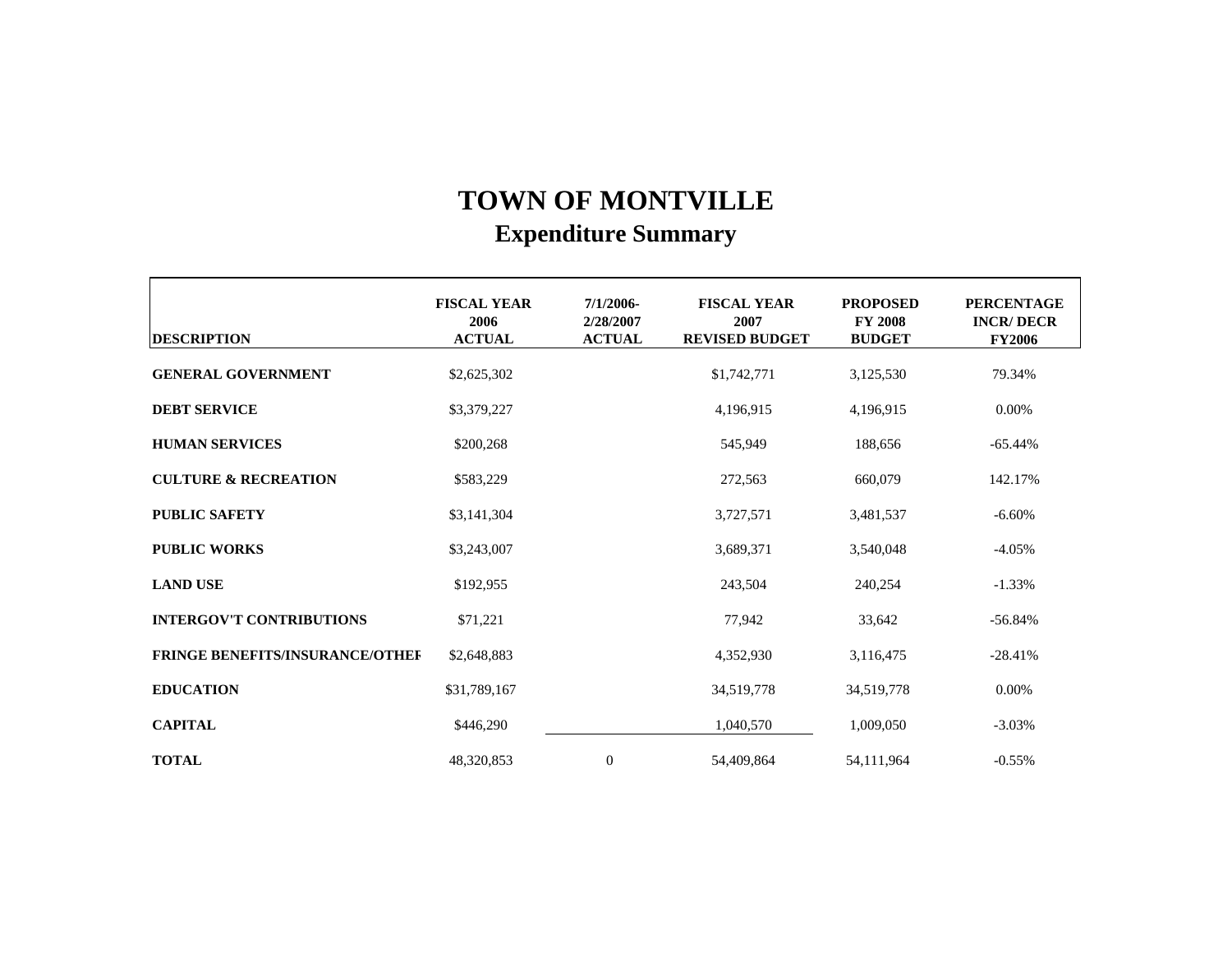| <b>DESCRIPTION</b>                | #     | DEPT FISCAL YEAR FISCAL YEAR<br>2005<br><b>ACTUAL</b> | 2006<br><b>ACTUAL</b> | 7/1/2006<br>6/8/2007<br><b>ACTUAL</b> | <b>FY 2007</b><br><b>REVISED</b><br><b>BUDGET</b> | <b>ADOPTED</b><br><b>FY 2008</b><br><b>BUDGET</b> | <b>PERCENTAGE</b><br><b>INCR/DECR</b><br><b>FY2008</b> |
|-----------------------------------|-------|-------------------------------------------------------|-----------------------|---------------------------------------|---------------------------------------------------|---------------------------------------------------|--------------------------------------------------------|
| <b>MAYOR'S OFFICE</b>             | 10310 | \$158,794                                             | \$159,976             | 163,757                               | \$180,990                                         | \$168,475                                         | $-6.91%$                                               |
| <b>TOWN COUNCIL</b>               | 10330 | 32,809                                                | 27,896                | 28,135                                | 32,600                                            | 34,100                                            | 4.60%                                                  |
| <b>TOWN ATTORNEY</b>              | 10340 | 397,512                                               | 431,598               | 251,614                               | 300,000                                           | 300,000                                           | 0.00%                                                  |
| <b>PROBATE</b>                    | 10350 | 1,541                                                 | 848                   | 1,399                                 | 2,100                                             | 2,100                                             | 0.00%                                                  |
| <b>NON-PROFIT ORGANIZATIONS</b>   | 10360 | 76,616                                                | 71,221                | 65,951                                | 69,921                                            | 77,942                                            | 11.47%                                                 |
| <b>TOWN HALL/CENTRAL SERVICES</b> | 10370 | 189,522                                               | 207,557               | 194,751                               | 235,575                                           | 250,000                                           | 6.12%                                                  |
| <b>FINANCE</b>                    | 10410 | 726,858                                               | 559,240               | 559,159                               | 646,755                                           | 673,655                                           | 4.16%                                                  |
| <b>INSURANCE/FRINGE BENEFITS</b>  | 10420 | 2,199,788                                             | 2,648,883             | 2,547,458                             | 2,940,330                                         | 3,028,930                                         | 3.01%                                                  |
| <b>MUNICIPAL INSURANCE</b>        | 10425 | 268,382                                               | 263,400               | 266,088                               | 320,000                                           | 335,000                                           | 4.69%                                                  |
| <b>BOARD OF ASSESSMENT APPEAL</b> | 10430 | 405                                                   | 1,566                 | 1,231                                 | 2,200                                             | 1,900                                             | $-13.64%$                                              |
| <b>DEBT - PRINCIPAL</b>           | 10450 | 1,963,305                                             | 1,941,917             | 1,781,449                             | 2,356,450                                         | 2,413,880                                         | 2.44%                                                  |
| <b>DEBT - INTEREST</b>            | 10460 | 988,743                                               | 1,437,310             | 1,042,495                             | 1,138,698                                         | 1,783,035                                         | 56.59%                                                 |
| <b>AUDITOR</b>                    | 10470 | 40,000                                                | 42,400                | 37,800                                | 47,250                                            | 62,250                                            | 31.75%                                                 |
| <b>OTHER</b>                      | 10480 | 639,398                                               | 406,381               | 666,300                               | 707,042                                           | 989,000                                           | 39.88%                                                 |
| <b>TOWN CLERK</b>                 | 10560 | 143,688                                               | 152,797               | 131,400                               | 157,950                                           | 154,841                                           | $-1.97%$                                               |
| <b>REGISTRARS</b>                 | 10570 | 75,640                                                | 52,065                | 50,336                                | 55,850                                            | 55,585                                            | $-0.47%$                                               |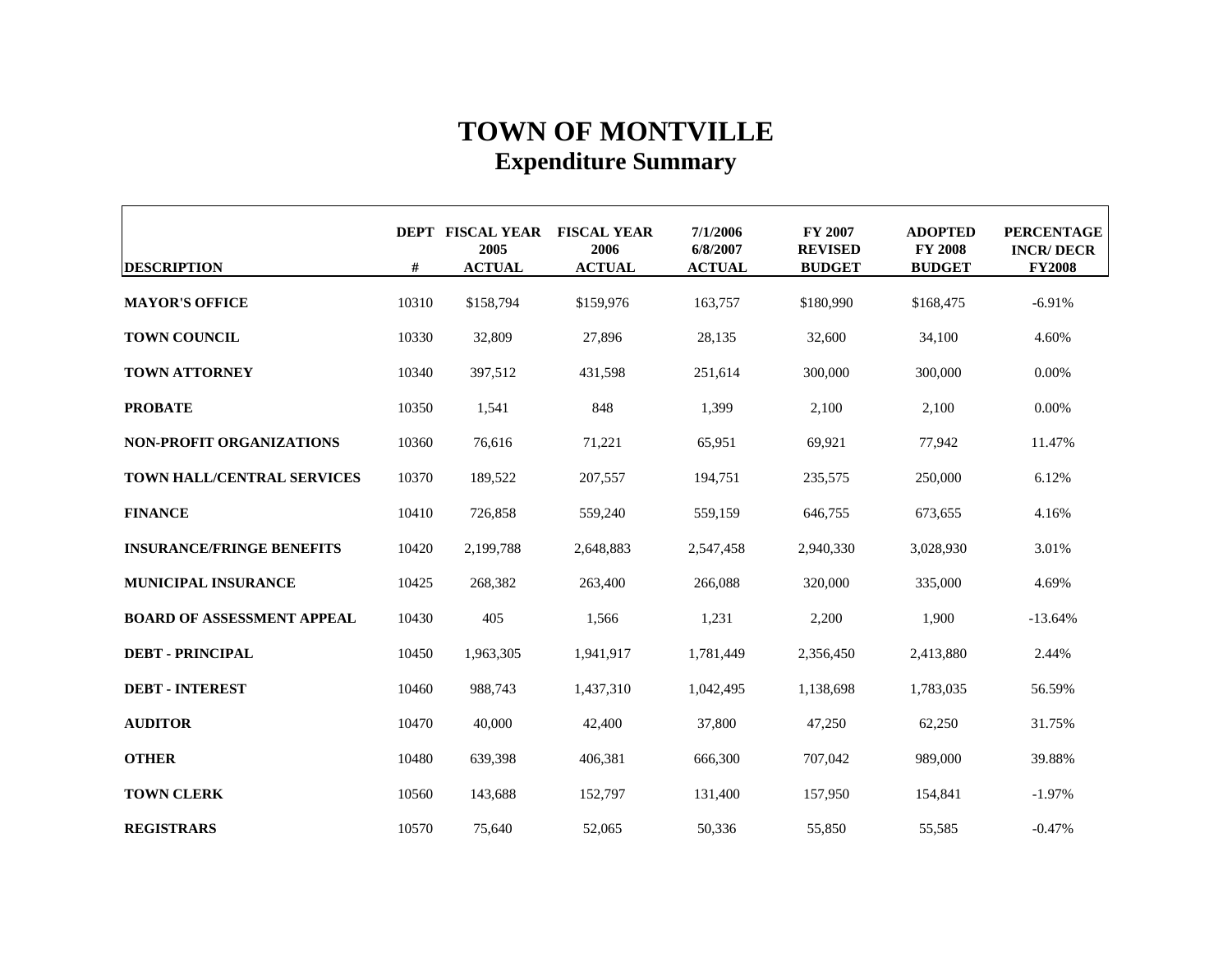| <b>DESCRIPTION</b>                             | #     | DEPT FISCAL YEAR FISCAL YEAR<br>2005<br><b>ACTUAL</b> | 2006<br><b>ACTUAL</b> | 7/1/2006<br>6/8/2007<br><b>ACTUAL</b> | <b>FY 2007</b><br><b>REVISED</b><br><b>BUDGET</b> | <b>ADOPTED</b><br><b>FY 2008</b><br><b>BUDGET</b> | <b>PERCENTAGE</b><br><b>INCR/DECR</b><br><b>FY2008</b> |
|------------------------------------------------|-------|-------------------------------------------------------|-----------------------|---------------------------------------|---------------------------------------------------|---------------------------------------------------|--------------------------------------------------------|
| <b>ELECTIONS/REFERENDUM</b>                    | 10580 | $\boldsymbol{0}$                                      | 22,714                | 26,577                                | 36,500                                            | 35,800                                            | $-1.92%$                                               |
| <b>PLANNING &amp; ZONING</b>                   | 10610 | 192,485                                               | 192,955               | 190,170                               | 216,383                                           | 240,254                                           | 11.03%                                                 |
| <b>ENGINEERING</b>                             | 10620 | 116,448                                               | 83,758                | 89,025                                | 110,000                                           | 120,000                                           | 9.09%                                                  |
| <b>INLAND WETLANDS</b>                         | 10640 | 3,266                                                 | 4,209                 | 961                                   | 2,050                                             | 2,050                                             | 0.00%                                                  |
| <b>ECONOMIC DEVELOPMENT</b>                    | 10650 | 105                                                   | 488                   | 734                                   | 1,965                                             | 1,965                                             | $0.00\%$                                               |
| <b>BUILDING BOARD OF APPEALS</b>               | 10660 | $\mathbf{0}$                                          | $\boldsymbol{0}$      | 83                                    | 100                                               | 100                                               | $0.00\%$                                               |
| <b>ZONING BOARD OF APPEALS</b>                 | 10670 | 3,370                                                 | 6,754                 | 560                                   | 1,300                                             | 1,200                                             | $-7.69%$                                               |
| <b>SCHOOL BUILDING COMMITTEE</b>               | 10690 | 2,255                                                 | 1,882                 | 1,898                                 | 2,300                                             | 2,100                                             | $-8.70%$                                               |
| <b>HEALTH</b>                                  | 10710 | 140,684                                               | 150,111               | 149,561                               | 154,238                                           | 156,306                                           | 1.34%                                                  |
| <b>SOCIAL SERVICES</b>                         | 10720 | 20,454                                                | 50,157                | 31,912                                | 39,950                                            | 31,750                                            | $-20.53%$                                              |
| <b>RECREATION</b>                              | 10730 | 211,447                                               | 212,904               | 165,902                               | 240.423                                           | 237,763                                           | $-1.11%$                                               |
| <b>SENIOR CENTER</b>                           | 10740 | 100,386                                               | 123,849               | 118,941                               | 132,251                                           | 176,157                                           | 33.20%                                                 |
| <b>YOUTH SERVICES</b>                          | 10750 | 158,194                                               | 164,177               | 156,852                               | 177,019                                           | 181,636                                           | 2.61%                                                  |
| <b>PARKS &amp; RECREATION COMMISSION</b> 10760 |       | 795                                                   | 754                   | 1,248                                 | 1,440                                             | 1,500                                             | 4.17%                                                  |
| <b>FAIR OAKS</b>                               | 10770 | 22,731                                                | 25,717                | 28,434                                | 31,100                                            | 33,300                                            | 7.07%                                                  |
| <b>COMMISSION ON AGING</b>                     | 10780 | 2,084                                                 | $\boldsymbol{0}$      | $\mathbf{0}$                          | 100                                               | 100                                               | 0.00%                                                  |